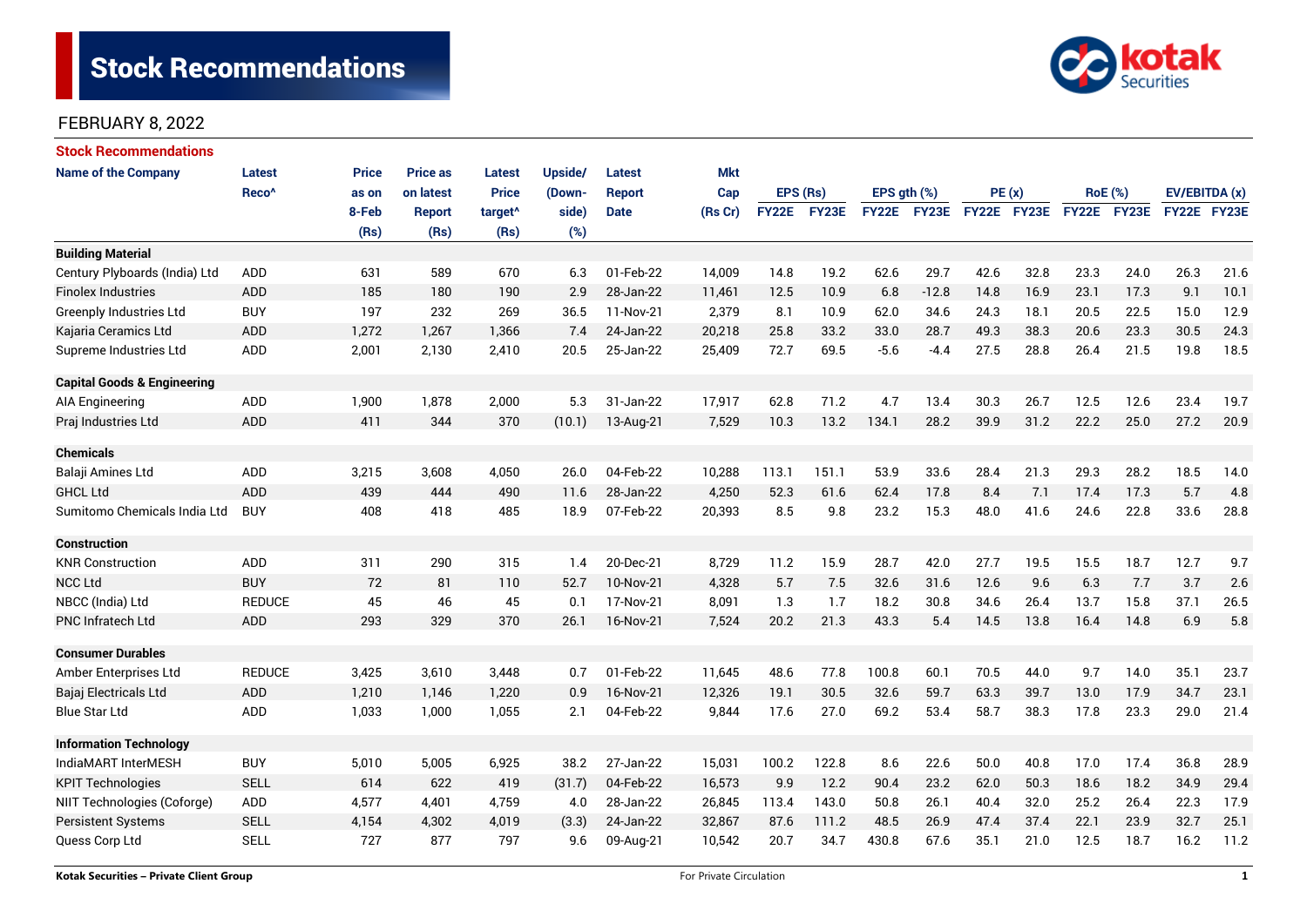

| <b>Stock Recommendations</b>       |                   |              |                 |                     |         |               |            |          |             |                  |             |             |      |                |             |               |      |
|------------------------------------|-------------------|--------------|-----------------|---------------------|---------|---------------|------------|----------|-------------|------------------|-------------|-------------|------|----------------|-------------|---------------|------|
| <b>Name of the Company</b>         | <b>Latest</b>     | <b>Price</b> | <b>Price as</b> | <b>Latest</b>       | Upside/ | Latest        | <b>Mkt</b> |          |             |                  |             |             |      |                |             |               |      |
|                                    | Reco <sup>^</sup> | as on        | on latest       | <b>Price</b>        | (Down-  | <b>Report</b> | Cap        | EPS (Rs) |             | EPS $qth$ $(\%)$ |             | PE(x)       |      | <b>RoE</b> (%) |             | EV/EBITDA (x) |      |
|                                    |                   | 8-Feb        | <b>Report</b>   | target <sup>^</sup> | side)   | <b>Date</b>   | (Rs Cr)    |          | FY22E FY23E |                  | FY22E FY23E | FY22E FY23E |      |                | FY22E FY23E | FY22E FY23E   |      |
|                                    |                   | (Rs)         | (Rs)            | (Rs)                | (%)     |               |            |          |             |                  |             |             |      |                |             |               |      |
| <b>Metals &amp; Mining</b>         |                   |              |                 |                     |         |               |            |          |             |                  |             |             |      |                |             |               |      |
| <b>MOIL Ltd</b>                    | ADD               | 176          | 177             | 200                 | 13.6    | 15-Nov-21     | 4,691      | 10.3     | 12.3        | 39.2             | 19.4        | 17.1        | 14.3 | 8.4            | 9.8         | 8.2           | 6.3  |
| <b>APL Apollo Tubes Ltd</b>        | <b>BUY</b>        | 875          | 820             | 980                 | 12.0    | 28-Jan-22     | 21,875     | 21.0     | 27.0        | $-27.6$          | 28.6        | 41.7        | 32.4 | 26.7           | 26.8        | 24.0          | 19.0 |
|                                    |                   |              |                 |                     |         |               |            |          |             |                  |             |             |      |                |             |               |      |
| Oil & Gas                          |                   |              |                 |                     |         |               |            |          |             |                  |             |             |      |                |             |               |      |
| Chennai Petroleum Corp             | <b>BUY</b>        | 112          | 104             | 127                 | 13.6    | 25-Jan-22     | 1,666      | 30.3     | 18.2        | 75.1             | $-39.9$     | 3.7         | 6.1  | 24.6           | 12.5        | 6.7           | 8.3  |
| <b>Gujarat Gas</b>                 | ADD               | 665          | 772             | 818                 | 23.1    | 06-Aug-21     | 45,724     | 26.4     | 30.3        | 41.9             | 14.8        | 25.2        | 21.9 | 33.1           | 28.7        | 16.2          | 14.0 |
| <b>MRPL</b>                        | ADD               | 47           | 47              | 50                  | 6.7     | 31-Jan-22     | 8,208      | 1.2      | 6.8         | $-137.5$         | 466.7       | 39.0        | 6.9  | 4.7            | 23.8        | 13.6          | 8.9  |
|                                    |                   |              |                 |                     |         |               |            |          |             |                  |             |             |      |                |             |               |      |
| <b>Paints</b>                      |                   |              |                 |                     |         |               |            |          |             |                  |             |             |      |                |             |               |      |
| Akzo Nobel India Ltd               | <b>BUY</b>        | 1,902        | 2,115           | 2,675               | 40.6    | 17-Nov-21     | 8,882      | 56.5     | 63.0        | 24.2             | 11.5        | 33.7        | 30.2 | 17.0           | 17.3        | 20.0          | 17.5 |
|                                    |                   |              |                 |                     |         |               |            |          |             |                  |             |             |      |                |             |               |      |
| <b>Pharmaceuticals</b>             |                   |              |                 |                     |         |               |            |          |             |                  |             |             |      |                |             |               |      |
| <b>Suven Pharmaceuticals</b>       | <b>REDUCE</b>     | 570          | 561             | 550                 | (3.5)   | 17-Aug-21     | 14,473     | 16.9     | 21.1        | 19.0             | 24.9        | 33.7        | 27.0 | 27.6           | 26.5        | 26.4          | 20.6 |
|                                    |                   |              |                 |                     |         |               |            |          |             |                  |             |             |      |                |             |               |      |
| <b>Transportation</b>              |                   |              |                 |                     |         |               |            |          |             |                  |             |             |      |                |             |               |      |
| Aegis Logistics Ltd                | <b>BUY</b>        | 213          | 212             | 285                 | 33.6    | 01-Nov-21     | 7,123      | 8.2      | 12.6        | $-16.3$          | 53.7        | 26.0        | 16.9 | 13.3           | 17.9        | 14.2          | 9.7  |
| Allcargo Global Logistics          | ADD               | 360          | 223             | 245                 | (31.9)  | 17-Aug-21     | 8,849      | 12.2     | 15.4        | 52.5             | 26.2        | 29.5        | 23.4 | 12.0           | 13.6        | 13.5          | 11.5 |
| <b>Blue Dart Express</b>           | <b>BUY</b>        | 6,509        | 6,926           | 7,975               | 22.5    | 01-Feb-22     | 15,491     | 115.0    | 134.0       | 98.3             | 16.5        | 56.6        | 48.6 | 36.2           | 33.3        | 16.1          | 13.9 |
| <b>VRL Logistics Ltd</b>           | <b>BUY</b>        | 532          | 499             | 625                 | 17.6    | 04-Feb-22     | 4,849      | 11.3     | 18.3        | 117.3            | 61.9        | 47.0        | 29.1 | 14.3           | 21.6        | 15.0          | 11.3 |
|                                    |                   |              |                 |                     |         |               |            |          |             |                  |             |             |      |                |             |               |      |
| <b>Others</b>                      |                   |              |                 |                     |         |               |            |          |             |                  |             |             |      |                |             |               |      |
| Bata India Ltd                     | <b>BUY</b>        | 1,883        | 1,909           | 2,380               | 26.4    | 16-Dec-21     | 24,291     | 27.0     | 36.6        | $-509.1$         | 35.6        | 69.7        | 51.4 | 16.3           | 19.4        | 34.2          | 27.2 |
| <b>Central Depository Services</b> | <b>REDUCE</b>     | 1,500        | 1.454           | 1,415               | (5.7)   | 10-Nov-21     | 15,750     | 28.6     | 33.5        | 49.0             | 17.1        | 52.4        | 44.8 | 27.6           | 26.2        | 44.9          | 38.8 |
| <b>EPL Ltd</b>                     | <b>BUY</b>        | 187          | 221             | 280                 | 49.6    | 11-Nov-21     | 5,878      | 7.6      | 10.0        | 0.0              | 31.6        | 24.6        | 18.7 | 12.7           | 15.0        | 9.6           | 7.7  |
| JK Paper Ltd                       | <b>BUY</b>        | 235          | 228             | 295                 | 25.5    | 09-Nov-21     | 4,186      | 30.6     | 39.0        | 115.5            | 27.5        | 7.7         | 6.0  | 17.5           | 18.7        | 6.9           | 5.3  |
| Radico Khaitan Ltd                 | <b>REDUCE</b>     | 892          | 978             | 970                 | 8.8     | 07-Feb-22     | 11,857     | 21.2     | 26.1        | 4.4              | 23.1        | 42.1        | 34.2 | 15.0           | 16.1        | 26.8          | 23.0 |
| <b>VIP Industries Ltd</b>          | <b>REDUCE</b>     | 659          | 648             | 620                 | (5.9)   | 04-Feb-22     | 9,361      | 6.2      | 12.0        | $-187.3$         | 93.5        | 106.3       | 54.9 | 14.3           | 23.2        | 48.1          | 29.8 |
| Welspun Corp Ltd                   | <b>REDUCE</b>     | 179          | 134             | 132                 | (26.2)  | 01-Nov-21     | 4,737      | 12.1     | 14.5        | $-48.9$          | 19.8        | 14.8        | 12.3 | 7.9            | 8.9         | 8.1           | 5.4  |

*Source: Kotak Securities - Private Client Group*

All recommendations are with a 12 month perspective from the date of the report/update. Investors are requested to use their discretion while deciding the timing, quantity of investment as well as the exit.

NR NoRated. The investment rating and target price, if any, have been suspended temporarily. Such suspension is in compliance with applicable regulation(s) and/or Kotak Securities policies in circumstances when Kotak Secur

Or its affiliates is acting in an advisory capacity in a merger or strategic transaction involving this company and in certain other circumstances.

**NM Not meaningful**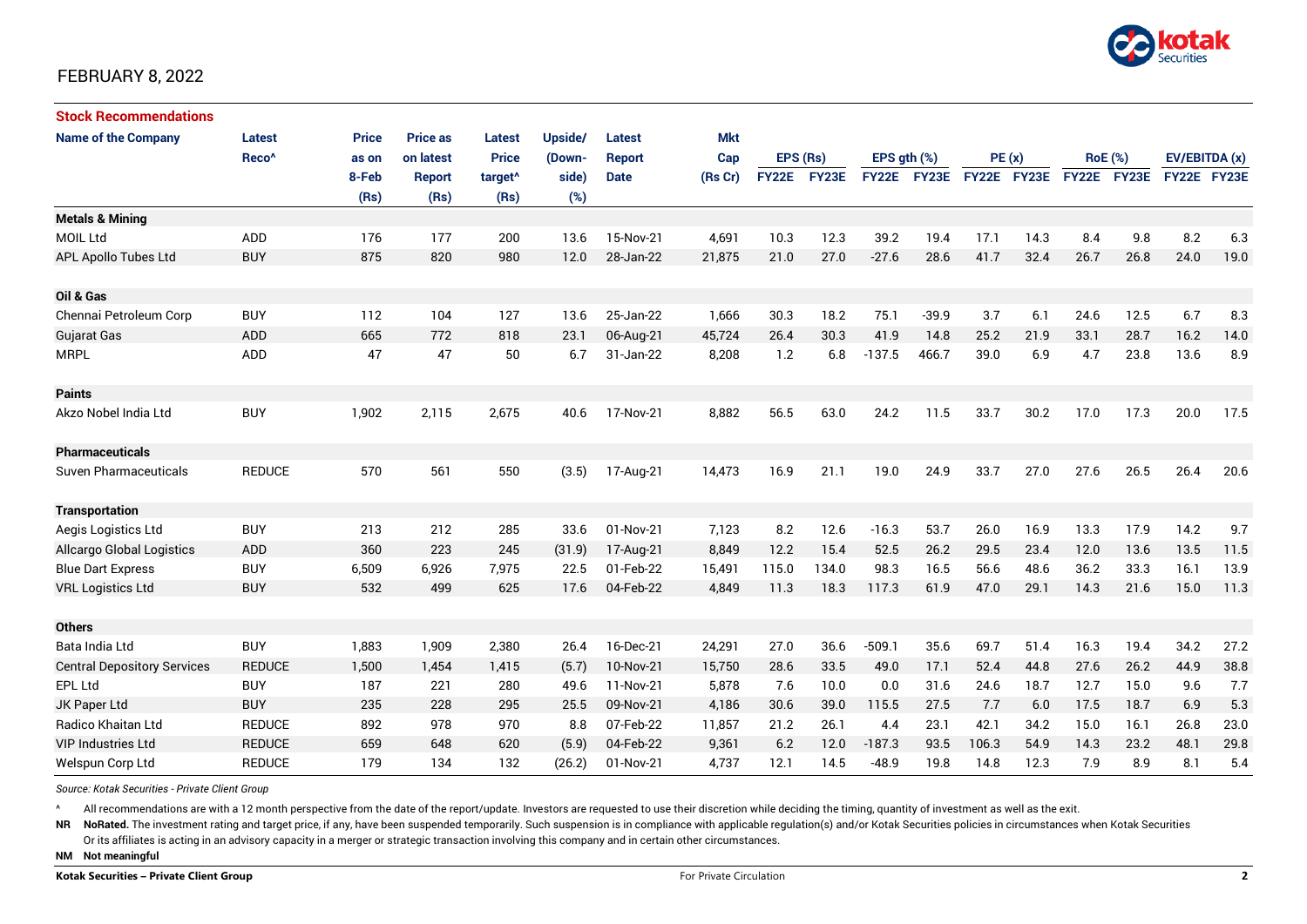

# **RATING SCALE (PRIVATE CLIENT GROUP)**

#### **Definitions of ratings**

| <b>BUY</b>       |   | - We expect the stock to deliver more than 15% returns over the next 12 months                                                                                                                                                                                                                                                                                                                                                     |
|------------------|---|------------------------------------------------------------------------------------------------------------------------------------------------------------------------------------------------------------------------------------------------------------------------------------------------------------------------------------------------------------------------------------------------------------------------------------|
| <b>ADD</b>       |   | - We expect the stock to deliver 5% - 15% returns over the next 12 months                                                                                                                                                                                                                                                                                                                                                          |
| <b>REDUCE</b>    |   | - We expect the stock to deliver -5% - +5% returns over the next 12 months                                                                                                                                                                                                                                                                                                                                                         |
| <b>SELL</b>      |   | - We expect the stock to deliver $\lt$ -5% returns over the next 12 months                                                                                                                                                                                                                                                                                                                                                         |
| <b>NR</b>        |   | - Not Rated. Kotak Securities is not assigning any rating or price target to the stock.                                                                                                                                                                                                                                                                                                                                            |
|                  |   | The report has been prepared for information purposes only.                                                                                                                                                                                                                                                                                                                                                                        |
| <b>SUBSCRIBE</b> |   | $-$ We advise investor to subscribe to the IPO.                                                                                                                                                                                                                                                                                                                                                                                    |
| <b>RS</b>        |   | - Rating Suspended. Kotak Securities has suspended the investment rating and price target for this stock, either because there is not a sufficient fundamental basis for determining, or there<br>are legal, regulatory or policy constraints around publishing, an investment rating or target. The previous investment rating and price target, if any, are no longer in effect for this stock and<br>should not be relied upon. |
| <b>NA</b>        |   | $-$ Not Available or Not Applicable. The information is not available for display or is not applicable                                                                                                                                                                                                                                                                                                                             |
| <b>NM</b>        |   | - Not Meaningful. The information is not meaningful and is therefore excluded.                                                                                                                                                                                                                                                                                                                                                     |
| <b>NOTE</b>      | - | Our target prices are with a 12-month perspective. Returns stated in the rating scale are our internal benchmark.                                                                                                                                                                                                                                                                                                                  |

## **FUNDAMENTAL RESEARCH TEAM (PRIVATE CLIENT GROUP)**

| <b>Shrikant Chouhan</b>                                                                                | Arun Agarwal                                                                                                    | <b>Amit Agarwal, CFA</b>     | <b>Hemali Dhame</b>      |
|--------------------------------------------------------------------------------------------------------|-----------------------------------------------------------------------------------------------------------------|------------------------------|--------------------------|
| <b>Head of Research</b>                                                                                | Auto & Auto Ancillary                                                                                           | Transportation, Paints, FMCG | Banking & Finance        |
| shrikant.chouhan@kotak.com                                                                             | arun.agarwal@kotak.com                                                                                          | agarwal.amit@kotak.com       | Hemali.Dhame@kotak.com   |
| +91 22 6218 5408                                                                                       | +91 22 6218 6443                                                                                                | +91 22 6218 6439             | +91 22 6218 6433         |
| <b>Jatin Damania</b>                                                                                   | <b>Purvi Shah</b>                                                                                               | <b>Rini Mehta</b>            | K. Kathirvelu            |
| Metals & Mining, Midcap                                                                                | Pharmaceuticals                                                                                                 | Research Associate           | <b>Support Executive</b> |
| jatin.damania@kotak.com                                                                                | purvi.shah@kotak.com                                                                                            | rini.mehta@kotak.com         | k.kathirvelu@kotak.com   |
| +91 22 6218 6440                                                                                       | +91 22 6218 6432                                                                                                | +91 80801 97299              | +91 22 6218 6427         |
| <b>Sumit Pokharna</b><br>Oil and Gas. Information Tech<br>sumit.pokharna@kotak.com<br>+91 22 6218 6438 | Pankaj Kumar<br><b>Construction, Capital Goods &amp; Midcaps</b><br>pankajr.kumar@kotak.com<br>+91 22 6218 6434 |                              |                          |

### **TECHNICAL RESEARCH TEAM (PRIVATE CLIENT GROUP)**

| <b>Shrikant Chouhan</b>    | <b>Amol Athawale</b>    |   |
|----------------------------|-------------------------|---|
| shrikant.chouhan@kotak.com | amol.athawale@kotak.com |   |
| +91 22 6218 5408           | +91 20 6620 3350        | S |
|                            |                         |   |

#### **Shrikant Chouhan Amol Athawale Sayed Haider** Research Associate [sayed.haider@kotak.com](mailto:sayed.haider@kotak.com) +91 22 62185498

### **DERIVATIVES RESEARCH TEAM (PRIVATE CLIENT GROUP)**

+91 22 6218 5497 +91 33 6615 6273

**Sahaj Agrawal Prashanth Lalu Prasenjit Biswas, CMT, CFTe** [sahaj.agrawal@kotak.com](mailto:sahaj.agrawal@kotak.com) [prashanth.lalu@kotak.com](mailto:prashanth.lalu@kotak.com) [prasenjit.biswas@kotak.com](mailto:prasenjit.biswas@kotak.com)